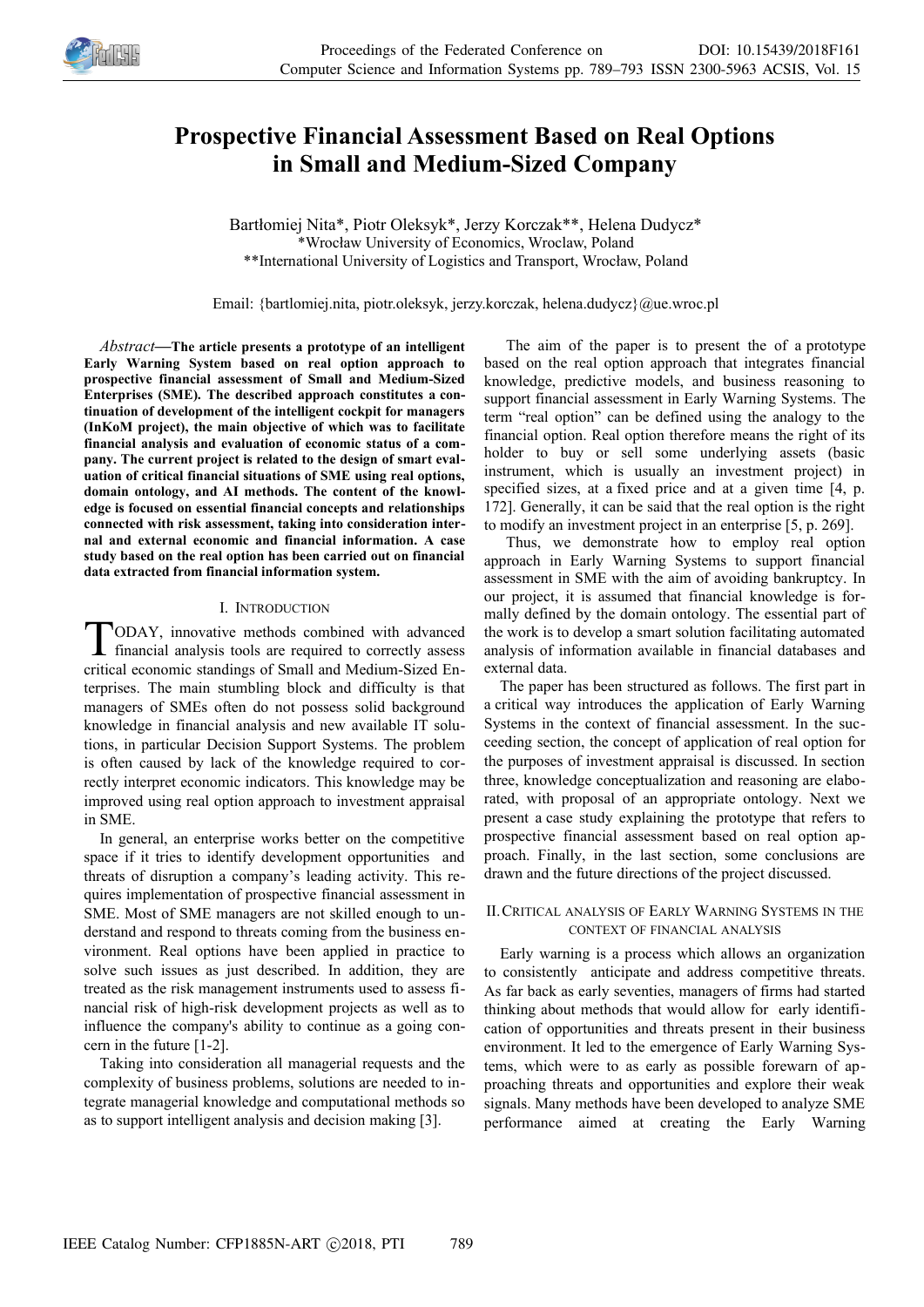System [6]. Unfortunately, they are more often based on past data, and this at present is simply not enough. The essential requirement for SME to survive in a competitive market is development of mechanisms allowing for generation of revenues from core operations in the future. In planning future activities, company's managers emphasize the need to maintain existing customers. If this is not possible, attempts are made to search for new customers. It is also necessary to analyze competitive actions, which in the near future could lead to a significant decrease in market share.

One of the main weaknesses of existing Early Warning Systems is the lack of a formal representation of the knowledge and analytical models that take into consideration both internal and external information. Managers using simple Early Warning Systems receive various alerts, but they don't know which problems should be addressed first. Moreover, these systems do not indicate for managers which suggestions are to be implemented, hence managers have to rely solely on their managerial intuition. It is therefore necessary to extend the EWS functionality.

The proposed prototype is focused on prospective information as well as value embedded in real options. Financial forecasts serve as the basis for the remedial actions that take into account contingent factors. Such activities are focused on searching for value hidden in real options, so as to take advantage of opportunities that may emerge in the future. This is not possible without extending the EWS with regard to external information. This kind of external information is not formalized, thus this extension is another challenge. Moreover, external information may be supplemented with data processing algorithms based on management accounting and finance learning tools.

## III. REAL OPTIONS IN ASSESSING INVESTMENTS

Standard approach to investment appraisal is based on discounted cash flow methodology, in particular NPV (Net Present Value) analysis. This approach is currently insufficient mainly due to the high volatility of external factors affecting a company [7-8]. The commonly used net present value criterion is currently considered as static mainly because it is calculated at a given moment and does not anticipate changes that may occur in the future. As a result, the NPV criterion does not take into account the opportunity to react to new circumstances, such as [9]:

- an unexpected collapse of the market, which leads to a reduction in the business size,
- significant changes in prices, which may have a significant impact on the profitability of the project,
- an exceptionally favorable situation that allows for expanding the scope of activities.

Taking into account of the limitations of NPV criterion, address suggest to apply the concept of real options<sup>1</sup>. Techniques based on the net present value are still necessary and valuable, hence they should not be underestimated in any case. However, real options allow for a deeper analysis of the investment appraisal issue and somehow expand the traditional methods due to the identification of various investment possibilities embedded in the investment projects. Jahanshahi et al. [12] argues the role that real options can play in SME to increase market orientation and organizational learning, consequently providing a firm with the ability to both attain and sustain competitive advantage, particularly in a volatile environment.

The value of this flexibility is reflected in the option price (option premium); it increases if the probability of receiving new information increases and ability to risk bearing increases. The value of this flexibility is the difference between the value of the investment project with the right of managers to modify the project embedded and the value of the project in the absence of managerial discretionary to modify project. This relationship can be described as follows [see: 13]:

$$
S-NPV = NPV + OV \tag{1}
$$

where *S-NPV* – a strategic net present value,

*NPV* – a standard (static, passive, direct) net present value *OV* – an option value.

The lack of flexibility is especially the main factor preventing managers from taking risk. Power and Reid [14] test empirically whether real options logic applies to small firms implementing significant changes (e.g. in technology). Their research findings imply that strategic flexibility in investment decisions is necessary for good long-run performance of small companies.

The valuation of real options is a difficult task and very often impossible to be carried out by manager of SME. It should be noted that value of real options is closely linked with high risk. A manager without advanced financial knowledge can increase the level of risk associated with running a business. Thus, it is necessary to build a prototype that will guide the manager through all the risks associated with the investment project taking into account contingency factors. The prototype also indicates additional opportunities which result from the company's environment. It is also required to create a smart analytical tool that processes signals coming from the environment and integrates them with the real option pricing module.

## IV. KNOWLEDGE CONCEPTUALIZATION AND REASONING

Implementation of any development project should be preceded by a multi-faceted analysis confirming its profitability. The objective of analytical activities, mainly based on external sources, is focused on confirmation of the necessity of unconditional implementation of changes in the enterprise. After obtaining external information, it is necessary to integrate them with data describing an entity's potential to implement new projects and solutions.

The prototype includes extended analytical methods. This method is aimed at integrating data from internal reporting with external information. In the prototype, it is assumed that business knowledge is formally described using

<sup>1</sup> The term "real option" was initially used in 1977 by S.C. Myers from *Massachusetts Institute of Technology* [10]. This concept was further developed by A.K. Dixit and R.S. Pindyck [11].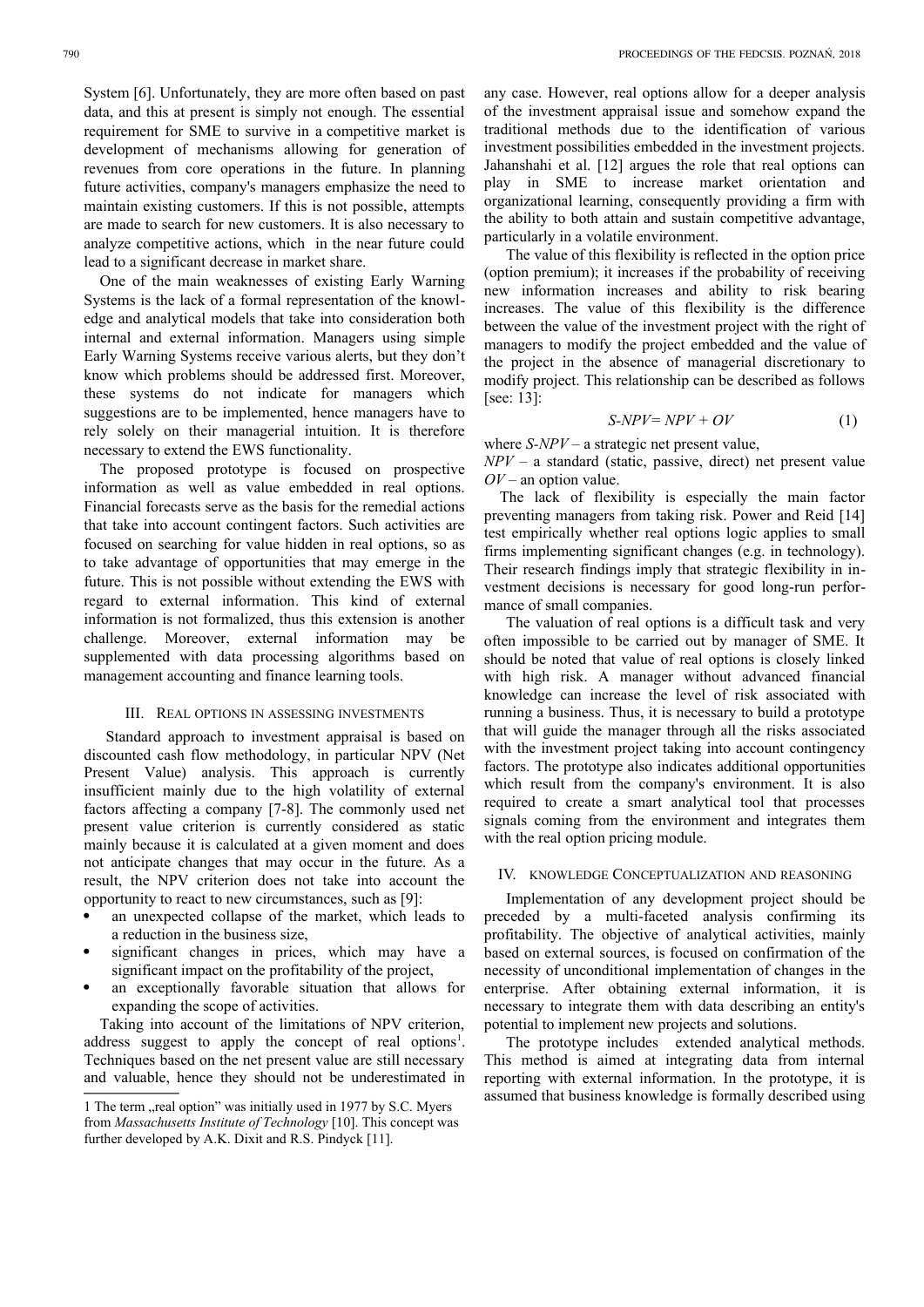

Fig. 1. An example of visualization of a semantic network of *Strategic NPV* Source: own elaboration using Protégé editor.

ontology<sup>2</sup>, which is one of commonly used method of representing knowledge in the information systems. The ontology includes internal information and external information essential for the functioning of the company. A manager can browse hierarchy of concepts, relationships, and annotations. In addition, post conditions such as positive and negative effects of decision process execution can be defined.

The ontology has been encoded using the Protégé platform (http://protege.stanford.edu/). It is important to note that the given ontology describes only static structures, namely the financial concepts and their relationships and external information having influence on the functioning of an enterprise (especially for SME). The ontology presented in Fig. 1 shows a few concepts related to the analysis of the strategic NPV.

Figure 1 illustrates a sample visualization of external and internal information focused on the issue of the strategic NPV. There are two panels on the screenshot. The panel to the left shows taxonomic relations, while the one to the right allows for visualization of taxonomic and semantic relations between defined topics (semantic network visualization). There are two types of lines between topics: (1) the solid line represents a relation subclass-of and (2) the dashed line represents the experts' defined relationships (for example: depends on) on the figure.

Figure 1 presents topics important topics in rectangles for the analysis of the strategic NPV. The presented part of the ontology shows that *Strategic NPV* depends on standard *NPV* and *Real options*, which contain *Positive real options* and *Negative real options*. Positive real options *increase* strategic NPV, while negative real options *decrease* Strategic NPV. Instances of positive and negative real options are *External information* (for example: *Industry reports on the sales*, *Environmental fee*). This part of ontology shows to the manager, that if he wants to calculate *Strategic NPV*, he should estimate *Real options*. The manager can see that he should analyze *External information* affecting the calculation of the positive and negative values of real options. The manager can add, modify as well as retrieve topics related to the problem at hand.

Our proposal to extend the functionality of the system is based on introduction of financial ontology, containing internal and external variables related to real options, as described in Fig. 2. The system processes selected information from financial reports and business environment, subsequently forecasting a company's economic and financial situation. In a situation of a negative forecast, in addition to warning messages, it indicates the possibility of using the real options that would allow a manager to exit a critical situation. The financial ontology not only helps identify the concepts and relationships between them, but it also helps in the interpretation of the current and future situations of the company.

In order to explain the operation of the system, let's describe the vector of the input information as follows:

$$
[(f_1, ..., f_k), (e_1, ..., e_l), (r_1, ... r_m), (\delta_1, ..., \delta_n)]
$$
 (2)

where *f1,…, fk* denote information from financial reports, *e1,…,el* information from the business environment, *r1,…rm* information about real options,

 $\delta_1$ ,  $\delta_n$  are estimates of future changes of variable values.

<sup>2</sup> Ontology "is an explicit specification of a conceptualization" [15, p. 907].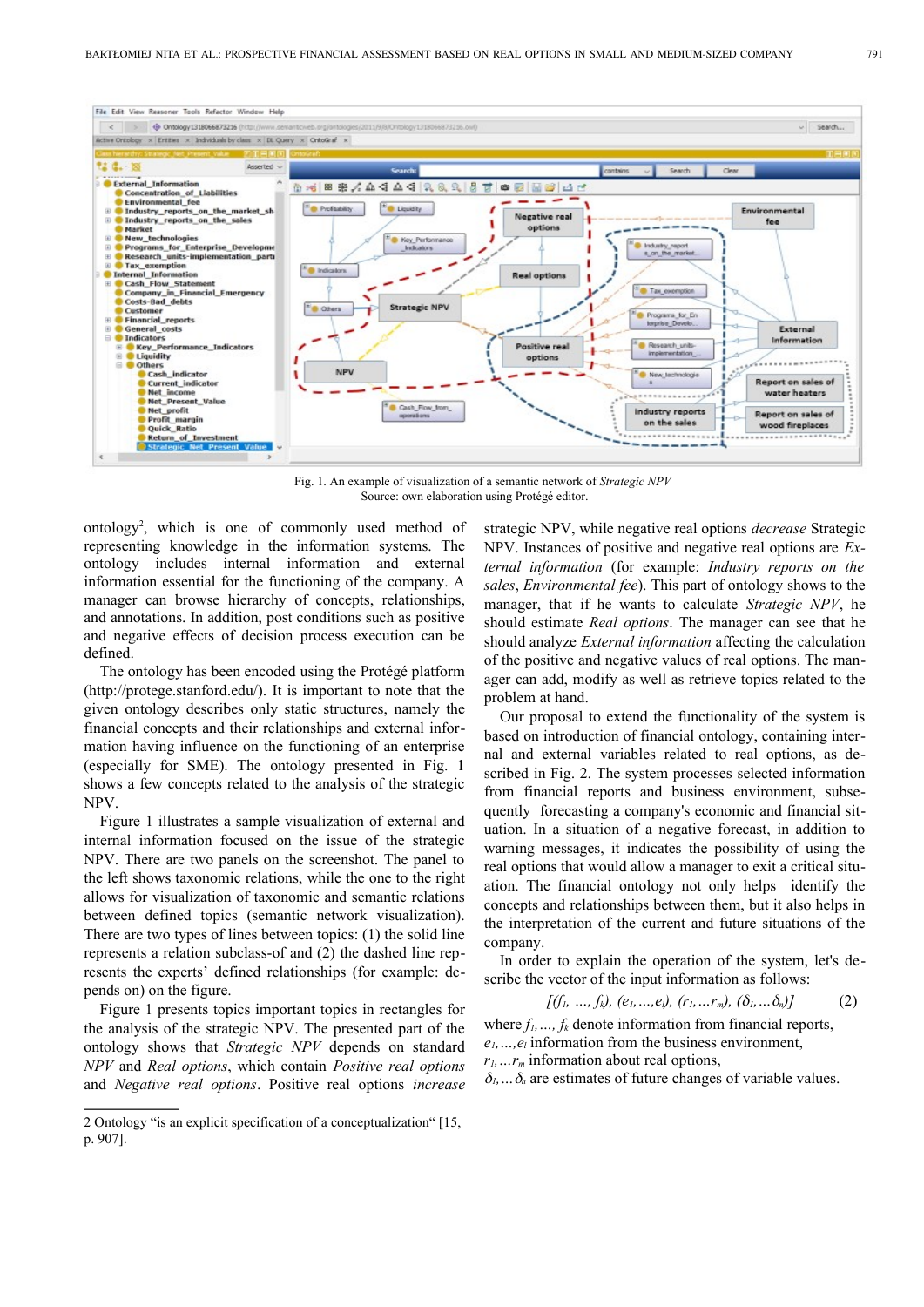

Fig. 2. Functional schema of smart EWS

This information is interpreted by the decision rules described in the ontology, for example:

# *if f<sup>i</sup> ® threshold f*

## *then message f-warning else message f-positive*

where *®* denotes a specific relationship between values of *fi* and the threshold.

Depending on the values and number of thresholds, the messages can be more or less varied. If we left the output messages in this form, then the logic of our system would not be different from the classic EWS.

We have introduced several new solutions in the project. The first is the transformation of information qualification into the values of multivalued logic. An example of a transformation with regard to NPV is shown in Fig. 3.



Fig. 3. Example of values transformation

In order to assess the overall situation of the company, these values (Very bad, Bad, Acceptable, and Good) can be transformed into numeric values, for example (*2,3,4,5*), and use in computational models. Additionally, a manager can give weights to variables in the range prototype *[0,1]*, where *0* is a negligible variable, and *1* is a very important variable. In the prototype, the weights of variables may be taken by default or defined by a manager.

With these assumptions, assessment of the company *S* situation can be computed in two ways: as an arithmetic average or as a geometric mean:

$$
S = \sum (f_i^* w_i + e_j^* w_j + \{r_k^* w_k + \delta_i^* w_j\})/m
$$
  
or (3)

$$
S = \sqrt{f_i^* w_i^* e_i^* w_j^* f r_k^* w_k^* \delta_i^* w_i} / m. \tag{4}
$$

Note that the evaluation is performed twice, first without taking into account variables related to real options and estimating the increase in values resulting from accepting real options (expression  $\{r_k^*w_k + \delta_l^*w_{li}\}$ , and the second time after accepting the real options. Interpretation of the assessment and its justification are prepared using financial ontology and data from an enterprise's information system.

The design of an inference process illustrating this concept will be discussed in the next section.

### V. CASE STUDY

To illustrate the need for real option valuation, we present the case of a project that would be rejected on the basis of traditional analytical methods. Based on valuation of flexible option to expand, we have shown that to avoid going bankrupt, the management should choose to implement the project.

Assumptions of the case study:

- managers of a manufacturing company producing water heaters and wood fireplaces, while preparing sales forecasts, identify a significant problem with the company's ability to continue its operations,
- managers, based on their expertise and experience, foresee that if they decide to abandon development projects, the company will lose the ability to continue its operations within 5-7 years,
- when planning innovations in the enterprise, a new design of a fully ecological cogeneration fireplace meeting the most stringent ecological standards has been developed,
- the forecasted product cost suggests high selling price that does not allow for launching the project,
- it is necessary to implement changes in production technology, that would make it possible to reduce costs and offer a lower price of the new product, however, NPV analysis indicates that the project would still be unprofitable.

Due to the limited size of the article, it is not possible to indicate a detailed valuation of the real option, and thus strategic value of NPV. Such activities require a large number of calculations, calibration of input parameters, and adoption of discretionary assumptions for the valuation of future benefits. The prepared EWS prototype allows the manager to assign any rank to each source of information.